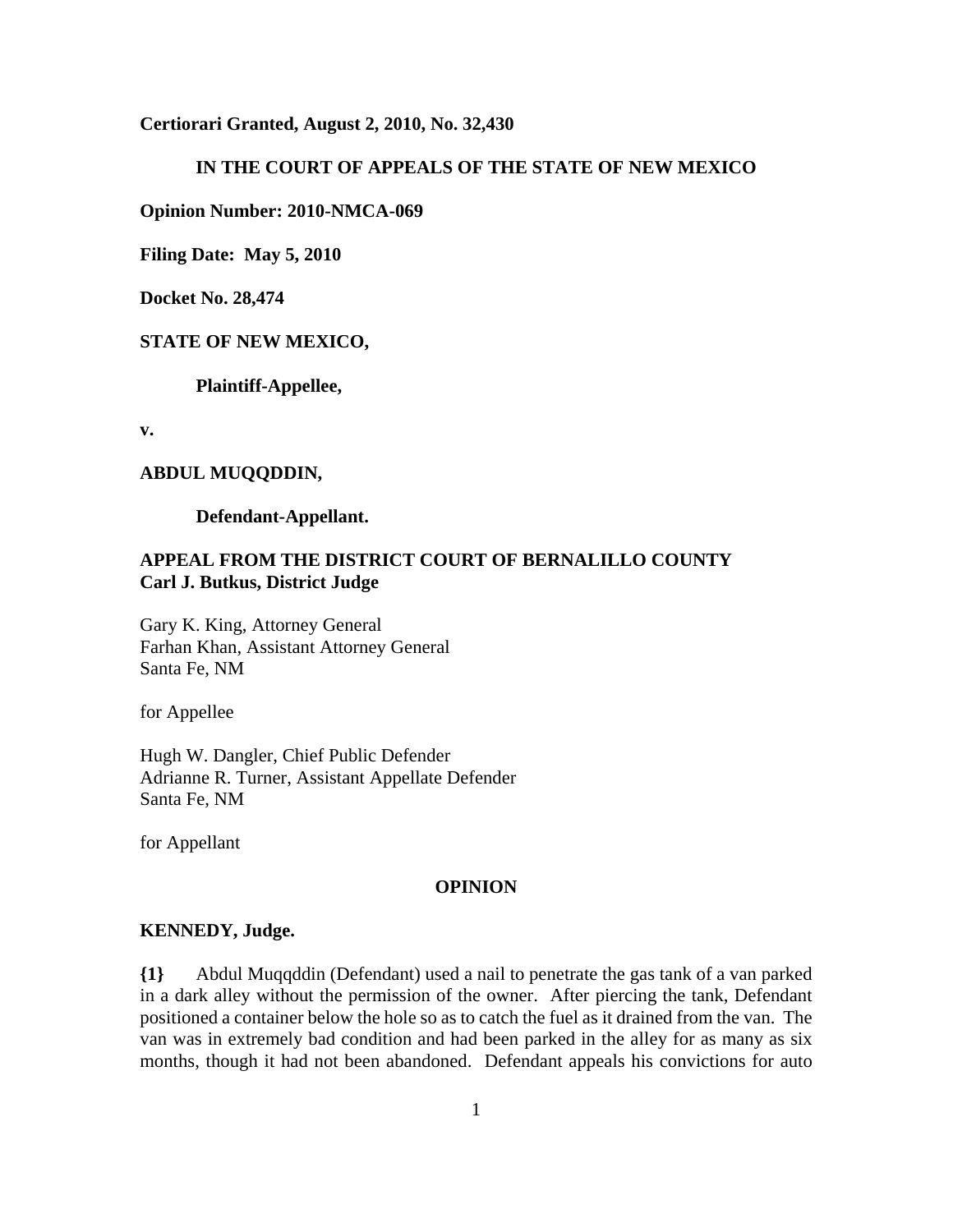burglary under NMSA 1978, Section 30-16-3 (1971), criminal damage to property under NMSA 1978, Section 30-15-1 (1963), and larceny under NMSA 1978, Section 30-16-1 (1987) (amended 2006). Defendant argues that penetrating a gas tank with a nail is insufficient to constitute an entry under the burglary statute, and because he believed the van to be abandoned, he lacked the requisite intent to commit the crimes of burglary, criminal damage, and larceny. As a result, Defendant claims, his convictions are unsupported by substantial evidence. We hold that entry, under Section 30-16-3, is complete when a defendant penetrates a gas tank with a nail. We also hold that substantial evidence supports Defendant's convictions. We affirm.

## **FACTS**

**{2}** Neither party disputes what took place in the early morning hours of August 21, 2005. An Albuquerque police officer, responding to an unrelated call, heard loud banging noises coming from an alley. Suspicious of the noise, he stopped his vehicle at the entrance to the alley and cautiously investigated on foot. After proceeding approximately halfway down the alley, the officer saw Defendant lying underneath a van. Next to Defendant was a red plastic container, positioned beneath the van to catch fuel dripping from the tank. The officer detained Defendant, asked him his name, and Defendant falsely identified himself as Edward Edgerton. A routine computer check revealed that Edgerton had an outstanding warrant for his arrest, and at that time, Defendant gave the officer his real name.

**{3}** When asked what he was doing under the van, Defendant first stated that he was taking gas from the tank with the permission of the owner. Upon further questioning, however, Defendant admitted that he did not have permission to take the gas, but that because the van was abandoned, it was alright for him to do so. He said he had used a nail to create a hole in the tank so that the gas could escape, and two nails were found in his pocket. At that point, the officer placed Defendant under arrest and called for additional personnel to assist in an investigation of the scene.

**{4}** Police identified the van's owner as Emil Hanson, the proprietor of a nearby dry cleaning business. Hanson had purchased the van approximately two years prior but stopped driving it when it became too expensive for him to do so. While trying to figure out what to do with it, he purchased a new van and parked the old one in the alley behind his business. He testified that although the van was in bad condition and could have been sitting in the alley for as many as six months, he had neither abandoned it nor given Defendant permission to enter or remove fuel from it.

**{5}** When the State completed its case in chief, Defendant made a motion for directed verdict on all counts. In pertinent part, Defendant argued that penetration of a gas tank with a nail is insufficient to constitute burglary in New Mexico, and further, that he lacked the requisite intent to commit burglary, criminal damage, and larceny because he thought the van was abandoned. As a result, Defendant contended, substantial evidence did not support the charges against him. These arguments failed to persuade the district court, Defendant's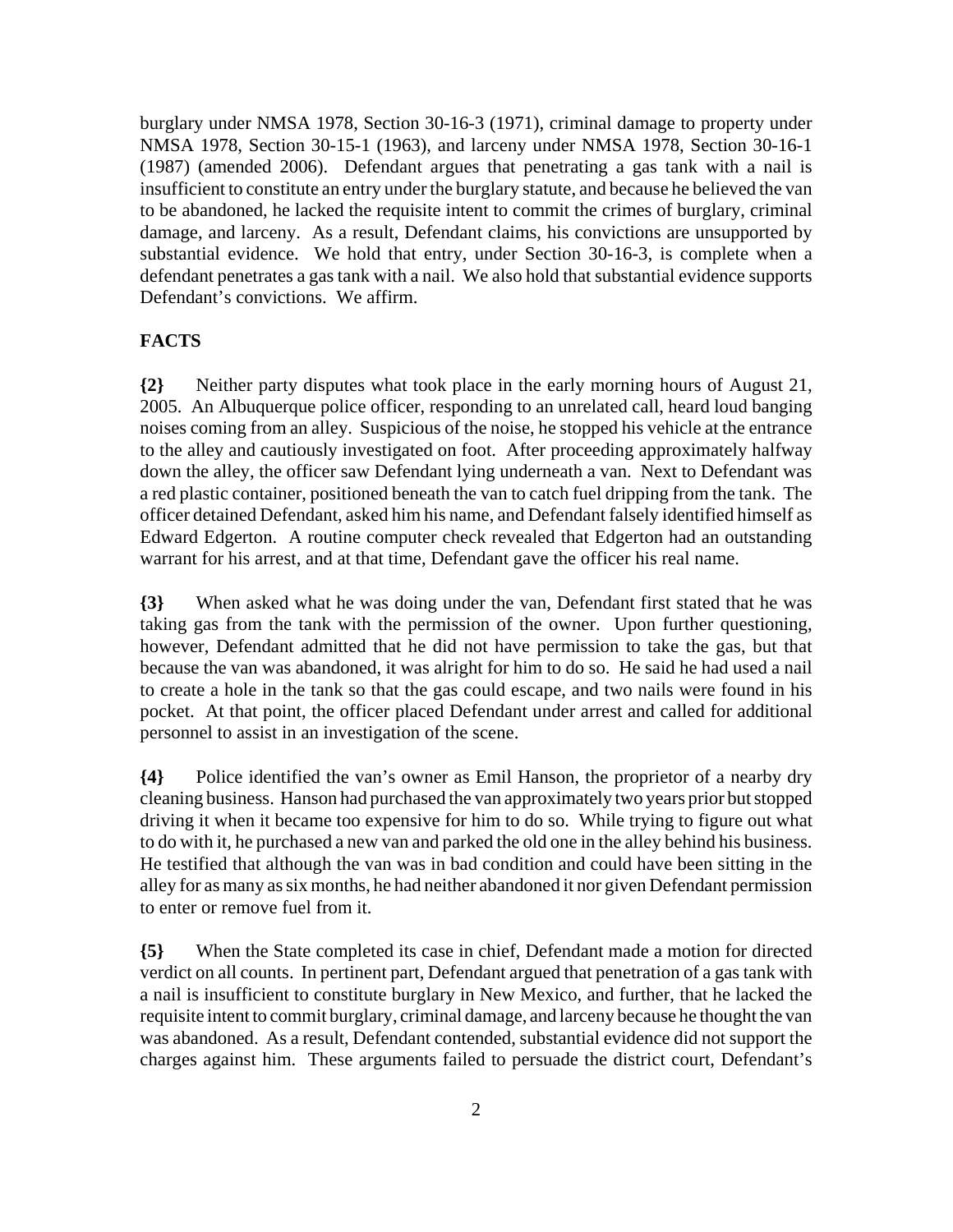motion was denied, and he was convicted as stated above. Defendant now reasserts the arguments from his motion for directed verdict.

#### **STANDARD OF REVIEW**

**{6}** Under a substantial evidence review, we determine whether the parties presented substantial evidence at trial to support the verdict "beyond a reasonable doubt with respect to every element essential to [the] conviction." *State v. Sutphin*, 107 N.M. 126, 131, 753 P.2d 1314, 1319 (1988). Such evidence may be of either a direct or circumstantial nature. *Id.* And in considering the effect of such evidence, "we resolve all disputed facts in favor of the [s]tate . . . and disregard all . . . inferences to the contrary." *State v. Rojo*, 1999- NMSC-001, ¶ 19, 126 N.M. 438, 971 P.2d 829 (filed 1998). We will neither reweigh the evidence nor substitute our judgment for that of the jury. *Sutphin*, 107 N.M. at 131, 753 P.2d at 1319. As an appellate court, we are not concerned that some hypothesis might be designed that would be consistent with an acquittal. *Id.* at 130-31, 753 P.2d at 1318-19. And to the extent that we engage in statutory interpretation or consider the district court's legal conclusions, we do so de novo. *State v. Barragan*, 2001-NMCA-086, ¶ 24, 131 N.M. 281, 34 P.3d 1157.

## **THE CRIME OF BURGLARY**

**{7}** Section 30-16-3 defines the crime of burglary as "the unauthorized entry of any vehicle, watercraft, aircraft, dwelling or other structure, movable or immovable, with the intent to commit any felony or theft therein." As such, Section 30-16-3 expresses "a radical departure from its common law predecessor," which required "(1) breaking and (2) entering (3) a dwelling house (4) of another (5) in the nighttime (6) with the intent to commit a felony therein." *State v. Rodriguez*, 101 N.M. 192, 193, 679 P.2d 1290, 1291 (Ct. App. 1984); *see State v. Bybee*, 109 N.M. 44, 45, 781 P.2d 316, 317 (Ct. App. 1989). Thus, our Legislature has chosen to keep only the element of entry completely intact. *Rodriguez*, 101 N.M. at 193, 679 P.2d at 129. As this Court has held, entry contemplates penetration of a space by either a person or an instrument. *State v. Tixier*, 89 N.M. 297, 298-99, 551 P.2d 987, 988-89 (Ct. App. 1976) (holding that a one-half-inch penetration with an instrument is enough to effectuate an entry; "[a]ny penetration, however slight, of the interior space is sufficient").

**{8}** This Court's opinions in *Rodriguez* and *State v. Reynolds*, 111 N.M. 263, 804 P.2d 1082 (Ct. App. 1990), define the limits of entry in the context of vehicle burglary. In *Rodriguez*, the defendant reached into the uncovered bed of a pickup truck and removed a toolbox with the intent of taking it unlawfully. 101 N.M. at 193, 679 P.2d at 1291. This Court held that such an entry is sufficient to constitute a burglary. "[W]e hold that the bed of a pickup truck, as a part of a vehicle, falls within the statutorily protected area." *Id.* at 194, 679 P.2d at 1292. A similar issue prompted the analysis in *Reynolds*. In that case, like the one before us, police found the defendant on the ground beneath a vehicle. Testimony at trial established that he reached into the engine compartment from underneath in an apparent attempt to remove the vehicle's starter. *Reynolds*, 111 N.M. at 264-65, 804 P.2d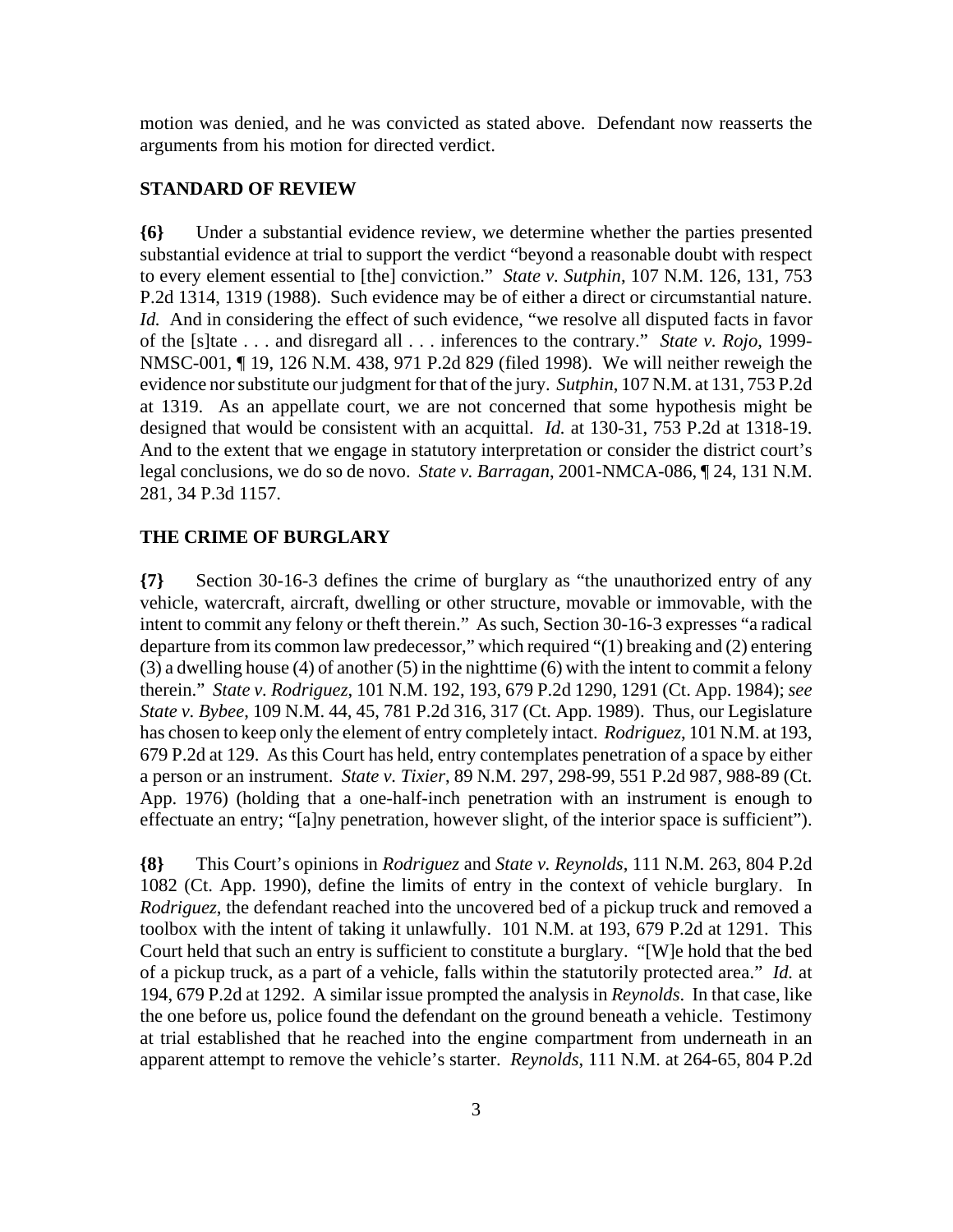at 1083-84. This Court, citing *Tixier*, held that such an act is sufficient to sustain a conviction for burglary. *Reynolds*, 111 N.M. at 270, 804 P.2d at 1089. "In establishing a burglary, [a]ny penetration, however slight, of the interior space is sufficient [to constitute entry]. Since there was no dispute that [the] defendant's hand penetrated the engine compartment of the vehicle, there would have been no rational basis for the jury to find attempted burglary but not burglary itself[.]" *Id.* (second alteration in original) (internal quotation marks and citation omitted). Thus, a jury could reasonably conclude that a burglary had occurred. *Id.*

**{9}** We are sympathetic to the unique facts of Defendant's case. He was found draining fuel from the tank of a van with no license plate, several broken windows, and four flat tires. The investigating officer testified that the van would have been unsafe to drive, and Hanson, the owner, testified that the van might have been sitting in the alley for as many as six months prior to the incident. In fact, during direct examination, Hanson stated that although the van had not been abandoned, his plan for it was to "just give it to charity or try to sell it for the engine."

**{10}** Necessary or not, that which might be a prudent measure of justice must bow to that which the State may legally prove. Simply put, Defendant was properly charged. He did not have permission to enter the van, and his actions clearly constitute entry under New Mexico's burglary statute.

**{11}** By Defendant's own uncontroverted admission to police, he laid down on the ground beneath the van, procured an instrument, and used it to create a hole in the tank. As fuel dripped from the hole, he caught it in a container specifically positioned to do so. He did not own the van or the fuel. Such facts are plainly analogous to this Court's opinions in *Rodriguez* and *Reynolds*. A fuel tank—attached as it is, to a vehicle—is unquestionably *a part of* that vehicle and absolutely necessary for its primary function as a mode of transportation. Any penetration of a vehicle's perimeter is thus a penetration of the vehicle itself. *See Reynolds*, 111 N.M. at 270, 804 P.2d at 1089. Like the defendant's entry of the truck bed in *Rodriguez*, this Defendant reached into the undercarriage of the van and removed fuel from inside the tank located there. *See Rodriguez*, 101 N.M. at 193, 679 P.2d at 1291. In fact, Defendant went even further by puncturing the tank in order to effectuate the theft. But perhaps even more analogous is *Reynolds*. In that case, the defendant reached into the engine compartment from underneath so he could remove the starter. *Reynolds*, 111 N.M. at 265, 270, 804 P.2d at 1084, 1089. Likewise, Defendant in this case reached into the fuel tank, albeit via an instrument, in order to remove fuel, and as this Court has held, "[a]ny penetration, however slight . . . is sufficient." *Id.* at 270, 804 P.2d at 1089.

**{12}** The facts of the instant case fit cleanly within the conceptual framework established by *Reynolds* and *Rodriguez*, and understandably, Defendant had difficulty distinguishing those opinions. He thus relies heavily upon out-of-state cases to support his argument, but each is readily distinguishable in either law or fact. For instance, in *People v. Davis*, 958 P.2d 1083, 1090 (Cal. 1998), the defendant placed a forged check into the deposit window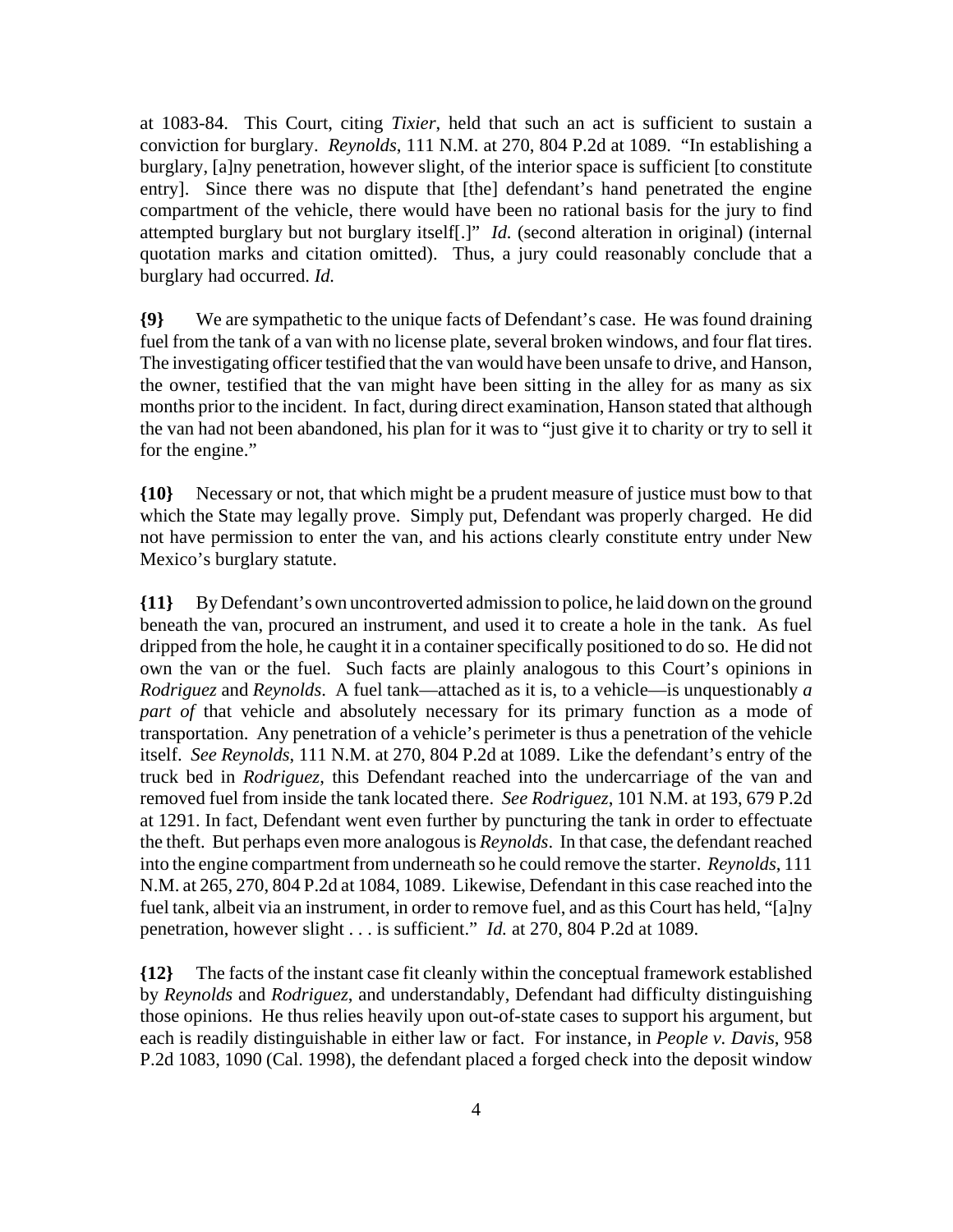of a check cashing business. The court held that such an act, although technically an entry with the intent to commit a theft, should nevertheless not be considered an entry for purposes of California's burglary statute. *Id.* Likewise, in *R.E.S. v. State*, 396 So. 2d 1219, 1220 (Fla. Dist. Ct. App. 1981), the court analyzed whether, under Florida's burglary statute, siphoning gas from the tank of a vehicle constituted an entry. It held that siphoning did not constitute an entry and based its holding on the notion that Florida's burglary statute contemplates only vehicle compartments "which can be entered either wholly or partially by a person; e.g., engine and passenger compartments, trunks, etc." *Id.* Finally, the Florida Supreme Court reached the same conclusion in *Drew v. State*, 773 So. 2d 46, 47 (Fla. 2000), when it considered whether the removal of tires or hubcaps from a vehicle constituted an entry. In that opinion, the court held that such an act could not constitute a burglary because Florida's common law requires that the theft actually take place "within" the vehicle. Removal of a tire or hubcap, which requires disassembly, thus does not take place within the vehicle as required by the statute. *Id.* at 52.

**{13}** On the facts and New Mexico law before us, the reasoning of these out-of-state authorities fails to persuade. The facts of *Davis*, for instance, are readily distinguishable. In that case, the California court held that an entry had not occurred because the chute in which the defendant placed the forged check was regularly used by other patrons who also deposited checks. Such an entry does not violate "the occupant's possessory interest in the building." *Davis*, 958 P.2d at 1089. In the case before us, Hanson's possessory interest in the van was clearly violated when Defendant punctured its tank. Nor are we persuaded by *R.E.S.* and *Drew*, the Florida opinions, which both proceed from interpretations of Florida's case law. In those cases, it is apparent that burglary in Florida contemplates the entry of a vehicle compartment large enough to accommodate at least a part of a person and that the theft actually occurred within the vehicle. *See Drew*, 773 So. 2d at 52; *R.E.S.*, 396 So. 2d at 1220. Not so in New Mexico, where a slight entry by use of an instrument is sufficient. *See, e.g.*, *Reynolds*, 111 N.M. at 264-65, 804 P.2d at 1083-84 (providing that removal of a starter from the engine compartment is sufficient to constitute burglary); *Tixier*, 89 N.M. at 298-99, 551 P.2d at 988-89 (including the use of an instrument in the definition of an entry). We turn now to Defendant's other argument on appeal.

## **REQUISITE INTENT**

**{14}** Defendant contends that because he believed the van to be abandoned, he could not have possessed the intent required for the crimes of burglary, criminal damage, and larceny. As such, Defendant argues, substantial evidence does not support his convictions. Burglary, criminal damage, and larceny each require that the subject property belong to another person. *See* § 30-16-3 (burglary, requiring that the defendant intended to commit a theft at the time of entry); § 30-15-1 (criminal damage to property, requiring that the defendant intended to damage property belonging to another); § 30-16-1 (larceny, requiring that the defendant intended to take property belonging to another). Generally, abandoned property does not belong to anyone and may legally be appropriated by the first taker. *See Morissette v. United States*, 342 U.S. 246, 260-261 n.19 (1952).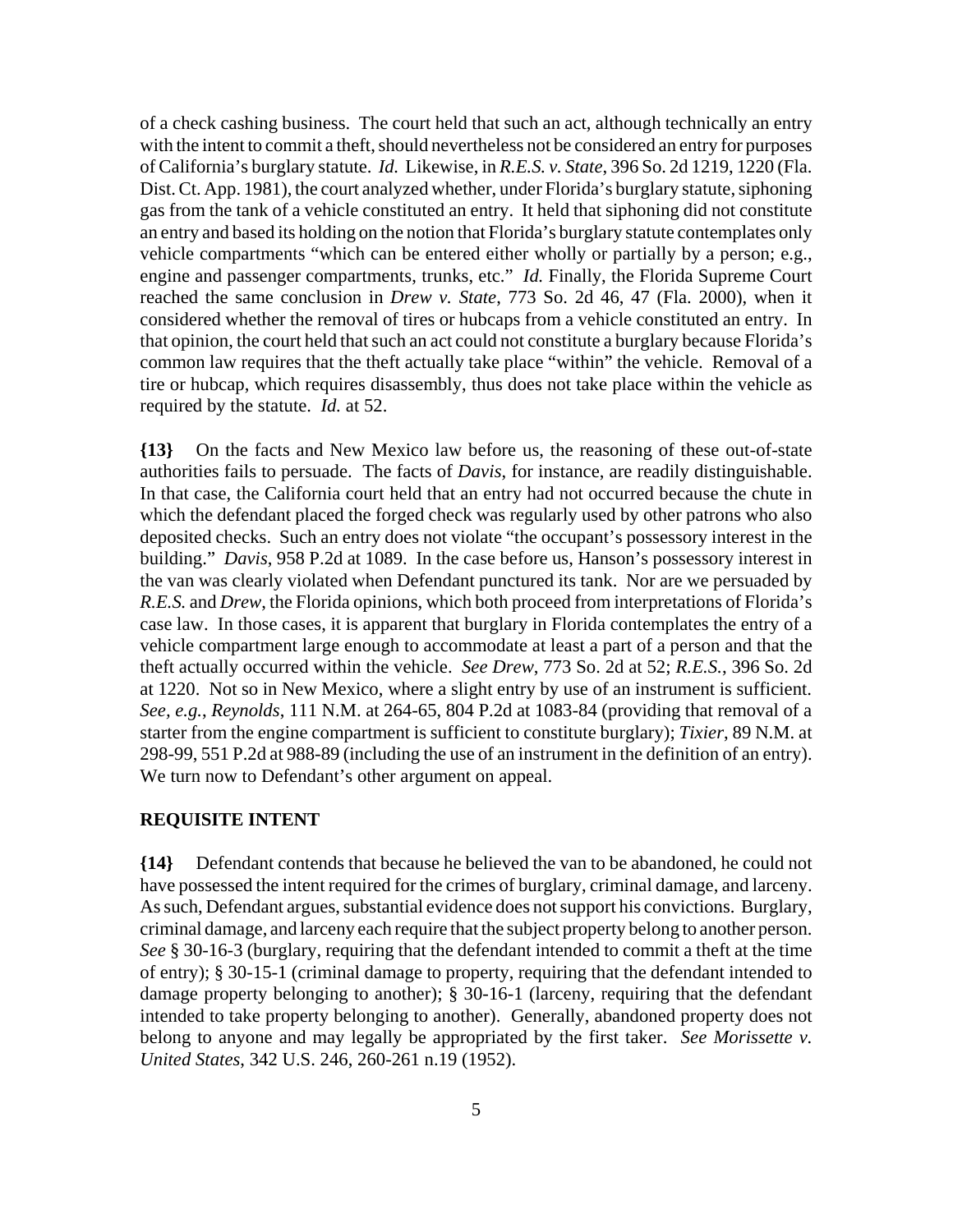**{15}** In reviewing a conviction under a substantial evidence analysis, we will not reweigh the evidence, nor will we ignore the jury's findings for our own. *Sutphin*, 107 N.M. at 131, 753 P.2d at 1319. We consider only "whether substantial evidence supports the verdict actually rendered." *State v. Neal*, 2008-NMCA-008, ¶ 19, 143 N.M. 341, 176 P.3d 330 (filed 2007). In the case before us, we hold that substantial evidence amply supports a finding that Defendant possessed the intent necessary to commit burglary, criminal damage, and larceny. Hanson's uncontroverted testimony indicated that although the van had been parked in the alley for some time, it was not abandoned. Nor had Hanson given Defendant permission to remove fuel from it. Defendant was found lying beneath the van, in the early morning hours, by an Albuquerque police officer. A container was found beside Defendant, positioned so as to catch the dripping fuel from the van's tank. Defendant failed to cooperate with police and was evasive about his actions and identity. He eventually admitted that he did not have permission to remove gas from the van, and this evidence was undisputed at trial. Although evidence that the van was abandoned does tend to establish Defendant's lack of intent, we must ignore it as long as substantial evidence supports the verdict actually rendered. *See, e.g.*, *id.* Thus, because ample evidence established Defendant's intent, we do not consider evidence that he might have reasonably believed the van was abandoned.

## **CONCLUSION**

**{16}** For the reasons stated above, we hold that using a nail to penetrate a vehicle's gas tank constitutes an entry under Section 30-16-3. We also hold that substantial evidence supports each of Defendant's convictions. We affirm.

## **{17} IT IS SO ORDERED.**

# **RODERICK T. KENNEDY, Judge**

**\_\_\_\_\_\_\_\_\_\_\_\_\_\_\_\_\_\_\_\_\_\_\_\_\_\_\_\_\_\_\_\_\_\_\_\_**

**WE CONCUR:**

# **JONATHAN B. SUTIN, Judge**

#### **TIMOTHY L. GARCIA, Judge**

**Topic Index for** *State v. Muqqddin***, Docket No. 28,474** 

| CL      | <b>CRIMINAL LAW</b>          |
|---------|------------------------------|
| $CL-BG$ | <b>Burglary</b>              |
| CL-CL   | <b>Controlled Substances</b> |
| CL-EL   | Elements of Offense          |
| CL-LC   | Larceny                      |

**\_\_\_\_\_\_\_\_\_\_\_\_\_\_\_\_\_\_\_\_\_\_\_\_\_\_\_\_\_\_\_\_\_\_\_\_**

**\_\_\_\_\_\_\_\_\_\_\_\_\_\_\_\_\_\_\_\_\_\_\_\_\_\_\_\_\_\_\_\_\_\_\_\_**